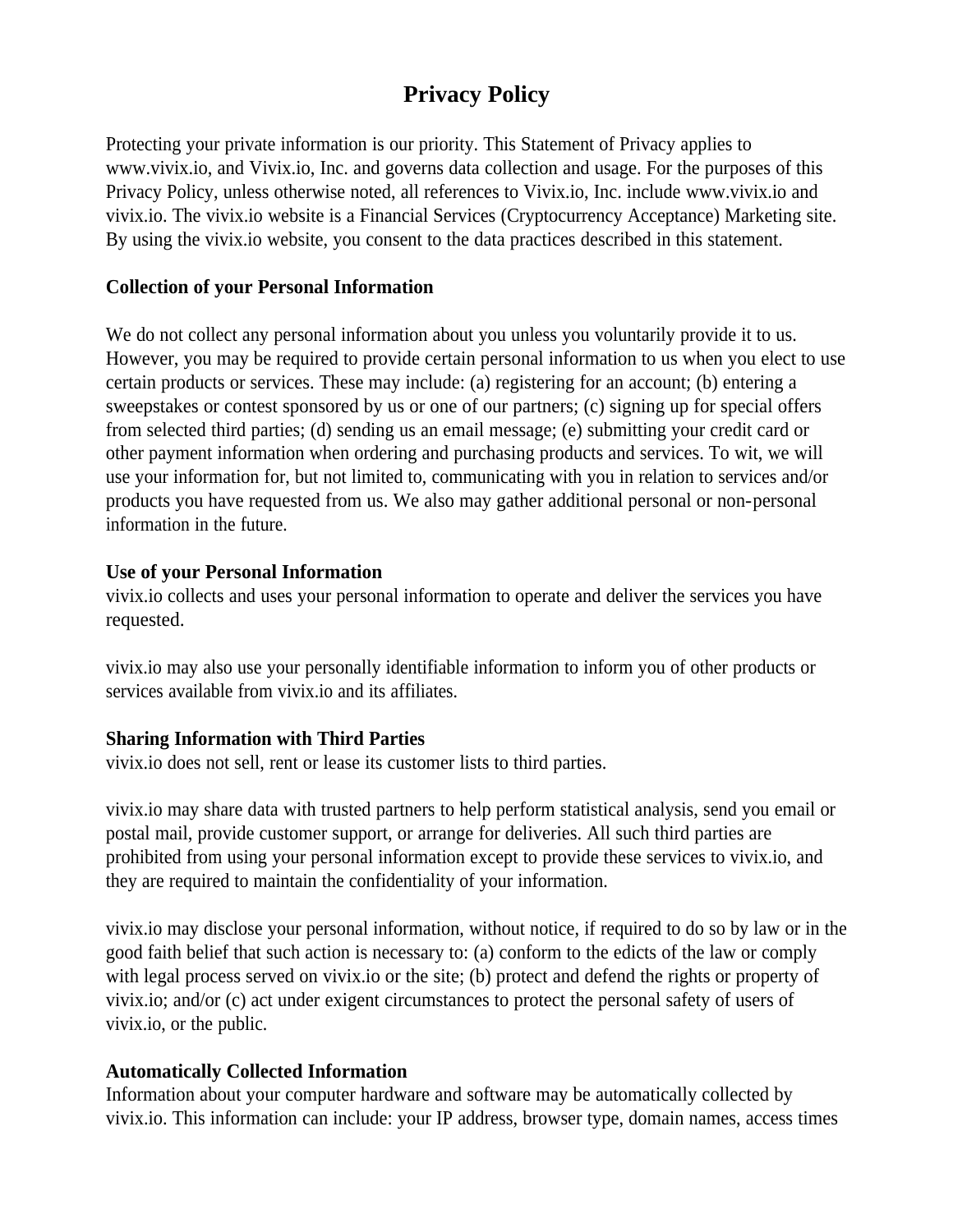and referring website addresses. This information is used for the operation of the service, to maintain quality of the service, and to provide general statistics regarding use of the vivix.io website.

## **Use of Cookies**

The vivix.io website may use "cookies" to help you personalize your online experience. A cookie is a text file that is placed on your hard disk by a web page server. Cookies cannot be used to run programs or deliver viruses to your computer. Cookies are uniquely assigned to you, and can only be read by a web server in the domain that issued the cookie to you.

One of the primary purposes of cookies is to provide a convenience feature to save you time. The purpose of a cookie is to tell the Web server that you have returned to a specific page. For example, if you personalize vivix.io pages, or register with vivix.io site or services, a cookie helps vivix.io to recall your specific information on subsequent visits. This simplifies the process of recording your personal information, such as billing addresses, shipping addresses, and so on. When you return to the same vivix io website, the information you previously provided can be retrieved, so you can easily use the vivix.io features that you customized.

You have the ability to accept or decline cookies. Most Web browsers automatically accept cookies, but you can usually modify your browser setting to decline cookies if you prefer. If you choose to decline cookies, you may not be able to fully experience the interactive features of the vivix.io services or websites you visit.

#### **Security of your Personal Information**

vivix.io secures your personal information from unauthorized access, use, or disclosure. vivix.io uses the following methods for this purpose:

- SSL Protocol

When personal information (such as a credit card number) is transmitted to other websites, it is protected through the use of encryption, such as the Secure Sockets Layer (SSL) protocol.

We strive to take appropriate security measures to protect against unauthorized access to or alteration of your personal information. Unfortunately, no data transmission over the Internet or any wireless network can be guaranteed to be 100% secure. As a result, while we strive to protect your personal information, you acknowledge that: (a) there are security and privacy limitations inherent to the Internet which are beyond our control; and (b) security, integrity, and privacy of any and all information and data exchanged between you and us through this Site cannot be guaranteed.

## **Right to Deletion**

Subject to certain exceptions set out below, on receipt of a verifiable request from you, we will:

- Delete your personal information from our records; and
- Direct any service providers to delete your personal information from their records.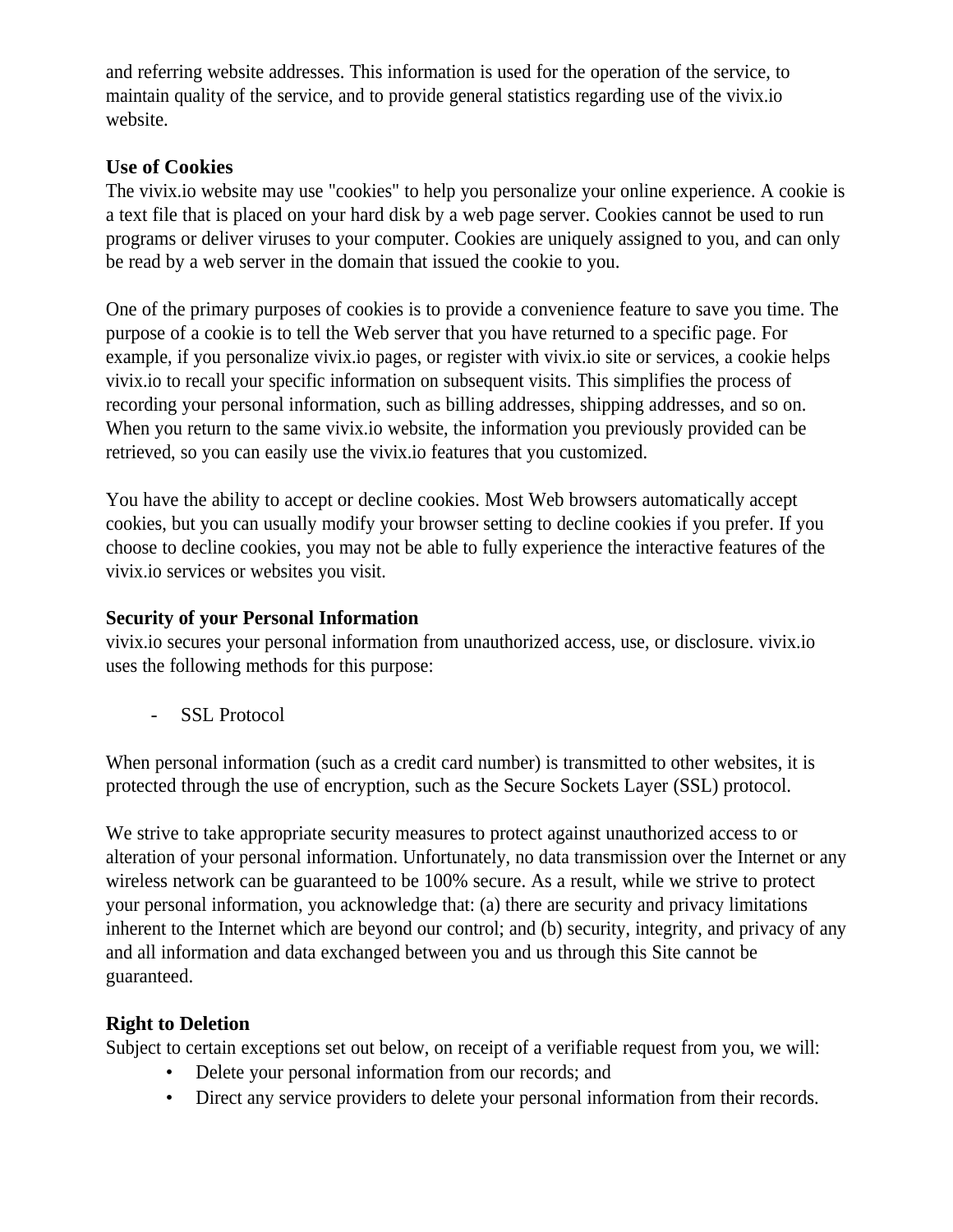Please note that we may not be able to comply with requests to delete your personal information if it is necessary to:

- Complete the transaction for which the personal information was collected, fulfill the terms of a written warranty or product recall conducted in accordance with federal law, provide a good or service requested by you, or reasonably anticipated within the context of our ongoing business relationship with you, or otherwise perform a contract between you and us;
- Detect security incidents, protect against malicious, deceptive, fraudulent, or illegal activity; or prosecute those responsible for that activity;
- Debug to identify and repair errors that impair existing intended functionality;
- Exercise free speech, ensure the right of another consumer to exercise his or her right of free speech, or exercise another right provided for by law;
- Comply with the California Electronic Communications Privacy Act;
- Engage in public or peer-reviewed scientific, historical, or statistical research in the public interest that adheres to all other applicable ethics and privacy laws, when our deletion of the information is likely to render impossible or seriously impair the achievement of such research, provided we have obtained your informed consent;
- Enable solely internal uses that are reasonably aligned with your expectations based on your relationship with us;
- Comply with an existing legal obligation; or
- Otherwise use your personal information, internally, in a lawful manner that is compatible with the context in which you provided the information.

## **Children Under Thirteen**

vivix.io does not knowingly collect personally identifiable information from children under the age of thirteen. If you are under the age of thirteen, you must ask your parent or guardian for permission to use this website.

#### **E-mail Communications**

From time to time, vivix.io may contact you via email for the purpose of providing announcements, promotional offers, alerts, confirmations, surveys, and/or other general communication.

## **External Data Storage Sites**

We may store your data on servers provided by third party hosting vendors with whom we have contracted.

## **Changes to this Statement**

vivix.io reserves the right to change this Privacy Policy from time to time. We will notify you about significant changes in the way we treat personal information by sending a notice to the primary email address specified in your account, by placing a prominent notice on our website, and/or by updating any privacy information. Your continued use of the website and/or Services available after such modifications will constitute your: (a) acknowledgment of the modified Privacy Policy; and (b) agreement to abide and be bound by that Policy.